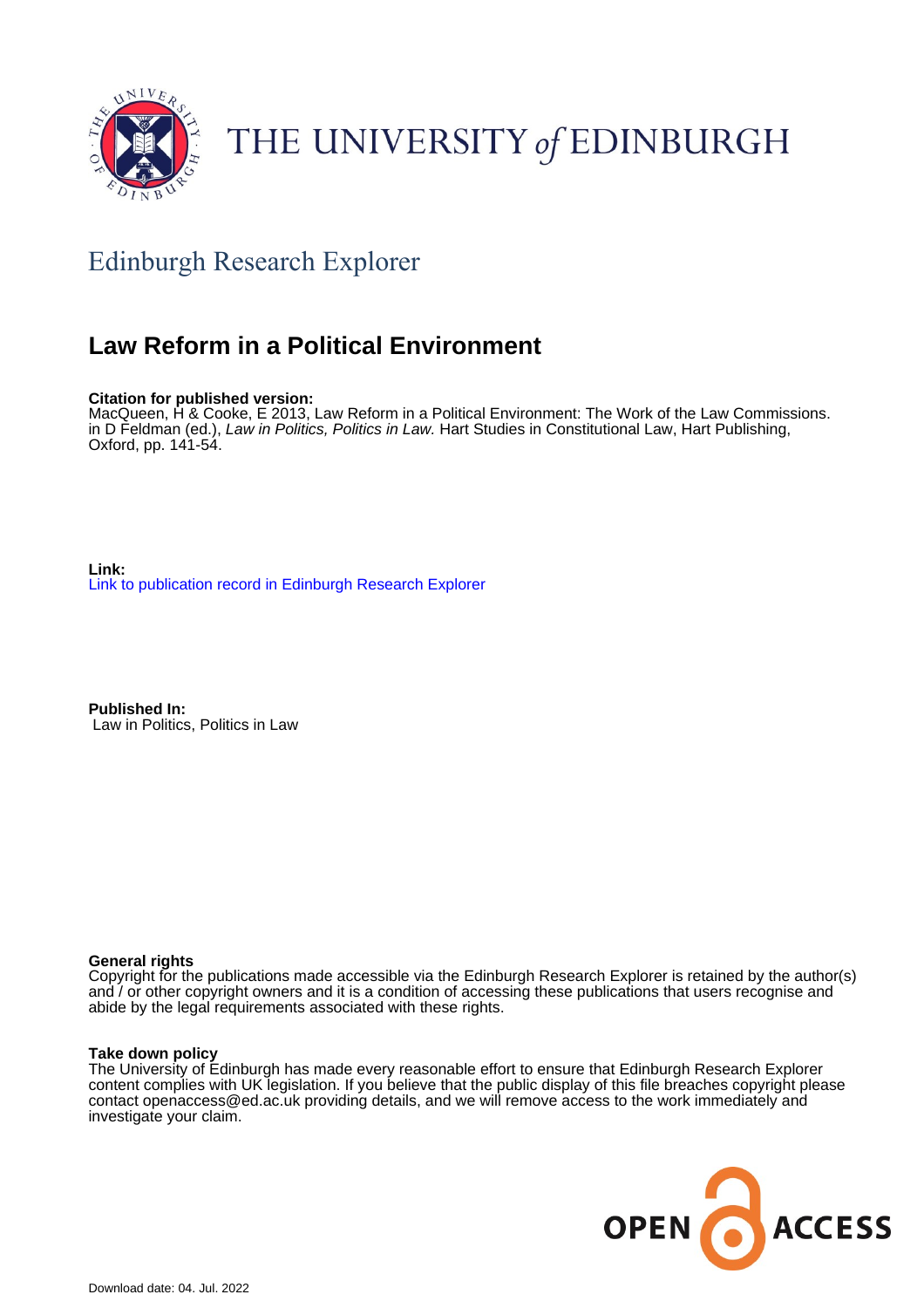### Part 4

## **Politics and Legal Change**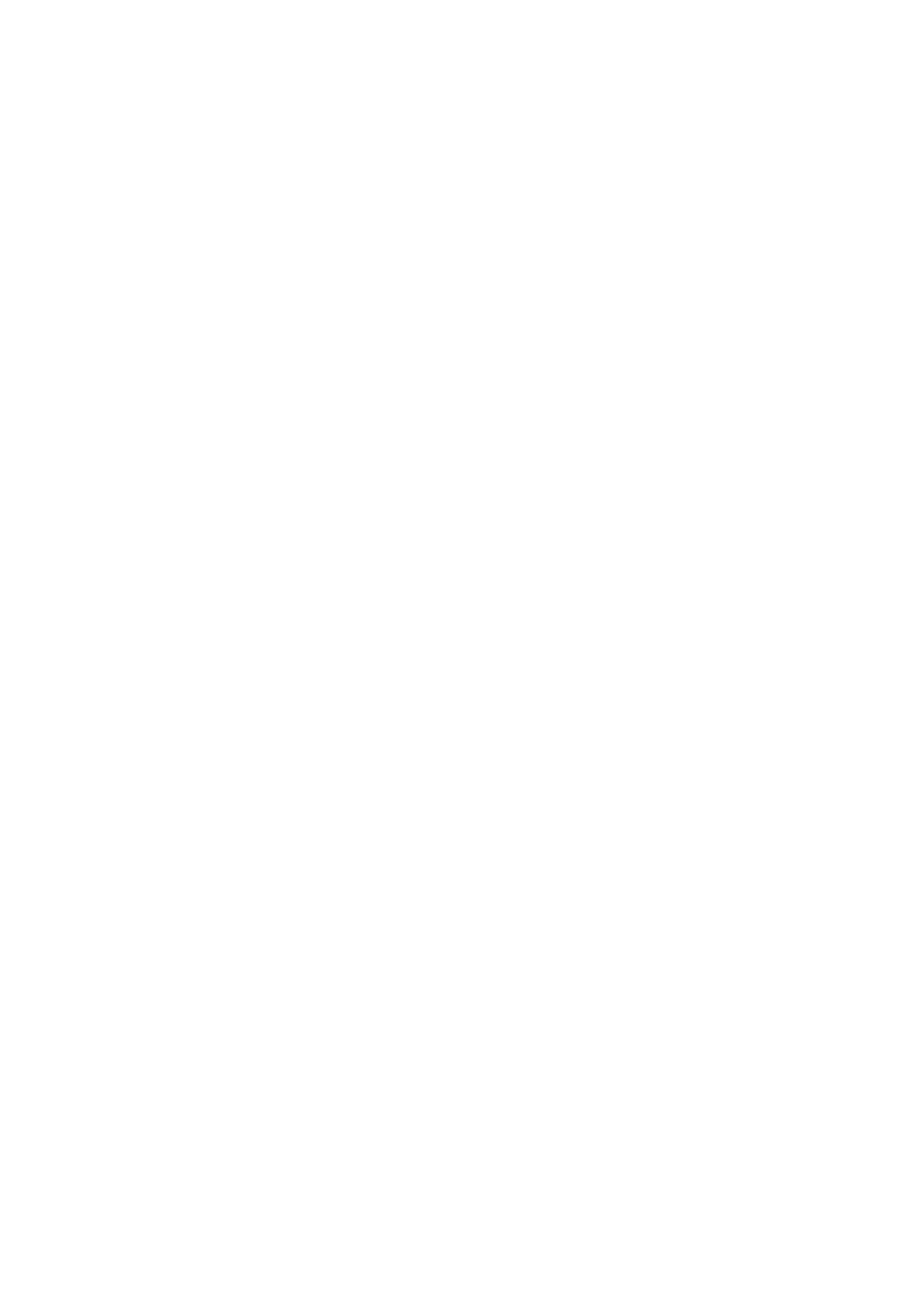### 9

### *Law Reform in a Political Environment: The Work of the Law Commissions*

#### ELIZABETH COOKE AND HECTOR MACQUEEN\*

#### I ELIZABETH COOKE'S ADDRESS

THANK YOU VERY much for giving me the opportunity to speak this afternoon. It<br>is very good to be here at home with my academic colleagues. When I looked at the<br>title of this session I did wonder: 'do I fit here'? As a Law is very good to be here at home with my academic colleagues. When I looked at the title of this session I did wonder: 'do I fit here'? As a Law Commissioner, I hear from a distance the stress and excitement of turning politics into law. But that is not what we do. So what I would like to speak about is the rather ambivalent relationship of independence and dependence that the Law Commissions have with government and with politics, and to talk about the implications of that relationship for the way in which our recommendations are turned into law.

The Law Commissions for England and Wales and for Scotland were created by the Law Commissions Act 1965. The Law Commission for Northern Ireland was created just a few years ago.<sup>1</sup> Our founding statute requires us to keep the law under review and to recommend reform to government.

Behind that statute was a 1960s dream of a law reform body unconstrained by politics. You can share that dream if you have a look at *Law Reform Now*,<sup>2</sup> the book written by Gerald Gardiner and Andrew Martin in 1963, with a collection of chapters setting out the elements of the law that so desperately needed reform at that date, largely due to their age. The idea was that a Law Commission would have the time, the resources and the intellectual freedom to get rid of that dead wood. There were no votes in that task. The idea was that the Commissions were needed precisely because they were not to turn politics into law, but to do a task that for which a government department might well not have the time or the resources because it was constrained by a political agenda.

<sup>\*</sup> These addresses were originally given under the title 'Turning Politics into Law' at a plenary session of the Annual Conference of the Society of Legal Scholars in Cambridge in September 2011. In writing up these addresses in March 2013, we have retained references to time as it stood when the address was given in 2011, but have updated matters in the footnotes where relevant. So, for example, when we spoke in 2011 the project on the Electronic Communications Code had just begun, but at the time of writing the project has just been completed.

<sup>1</sup> Established in 2007 following the recommendations of the Criminal Justice Review Group. the Northern Ireland Law Commission is established under the Justice (Northern Ireland) Act 2002 (as amended by the Northern Ireland Act 1998 (Devolution of Policing and Justice Functions) Order 2010).

<sup>&</sup>lt;sup>2</sup> G Gardiner and A Martin, *Law Reform Now* (London, Victor Gollancz, 1963).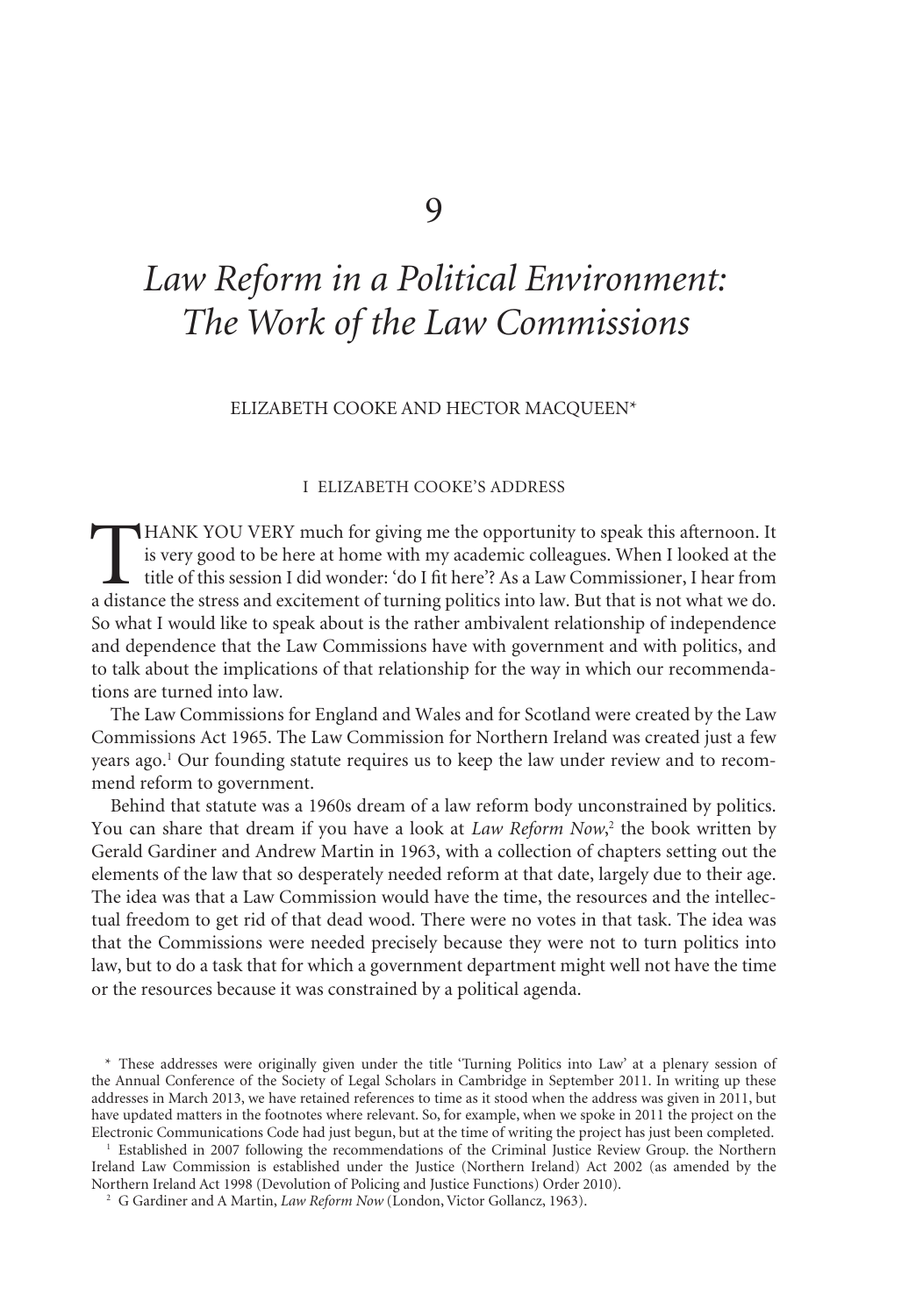What happened to the 1960s dream? In 1987, Richard Oerton wrote a book called Lament for the Law Commission.<sup>3</sup> Richard was what we now call a team lawyer, working alongside commissioners and research assistants, with a voice in the development of policy. For Richard, the dream turned into a nightmare; he experienced deep frustration when valuable law reform projects were abandoned because they had no tie in with the political agenda or with government willingness to enact reform. His book is bitter and salutary and is required reading, I think, for anyone considering working for the Commission. I was very familiar with it before I applied for the job. I had a hunch, which I believe is correct, that things were not as bad as the picture he painted.

The reality is that law reform and politics are inevitably neighbours; they are perhaps uneasy neighbours, but they have to get on. Two practical points come to mind. One is that we are never wholly remote from items of political interest. Certainly we could not contemplate examining the death penalty or abortion. But we have considered divorce, cohabitation, rented homes, sale of goods, homicide – these are all issues on which the man on the street has a view and may cast a vote.

The other point is that at the end of every completed Law Commission project sits the goblin of implementation. The Law Commission is not a government department, and cannot take its own projects or its own Bills forward into law. We have the privilege of working with Parliamentary Counsel and producing draft Bills alongside our Reports. But do they become law? They have two routes. One is that the Government may adopt them. At that point the Bill ceases to be our baby. It becomes a government Bill. It will be sent to Parliamentary Counsel again and will be amended, possibly just for updating, possibly for more fundamental change but it is not ours anymore. And then it is taken forward by a Bill team; this is a very labour-intensive process. The other route is by becoming a Private Members Bill. You will be aware that Private Members may, literally, by the luck of the draw, get the right to introduce a Bill. It is not unknown for a successful Private Member, who has come near the top of the ballot, to pick up an unimplemented Law Commission Bill and take it through – as did Greg Knight MP earlier this year. The result was the snappily titled 'Estates of Deceased Persons Forfeiture of Law and Succession Act 2011' implementing a short Bill that we produced in 2005. In watching that happen I was struck by the aleatoric nature of the process. There were many points at which that Bill could have fallen – not through its own merits or demerits but because somebody else might have spoken a bit too long on another topic. It was not dissimilar, in terms of discomfort, to the process of watching sausages being made.

So implementation depends on either the chancy fortunes of a Private Member or on the willingness of government to invest time and resources in one of our Bills. It was expected by our founders that our recommendations would in the normal course of events be regarded, in the words of the authors of *1066 and All That*, 4 as a Good Thing, and would of course be taken swiftly into law. But the reality is that although the rate of implementation is not directly proportional to political interest there is a correlation. Consider the Land Registration Act 2002. For some people (not for me) this is not the sexiest of topics, but it rode into Parliament on swift steeds two days before the Report was published; might this have had something to do with the fact that it was seen to promise cheaper conveyancing (for which there might be votes)?

<sup>3</sup> RT Oerton, *A Lament for the Law Commission*, (Chichester, Countrywise Press, 1987).

<sup>4</sup> WC Sellar and RJ Yeatman, *1066 and All That,* (London, Methuen Publishing, 1930).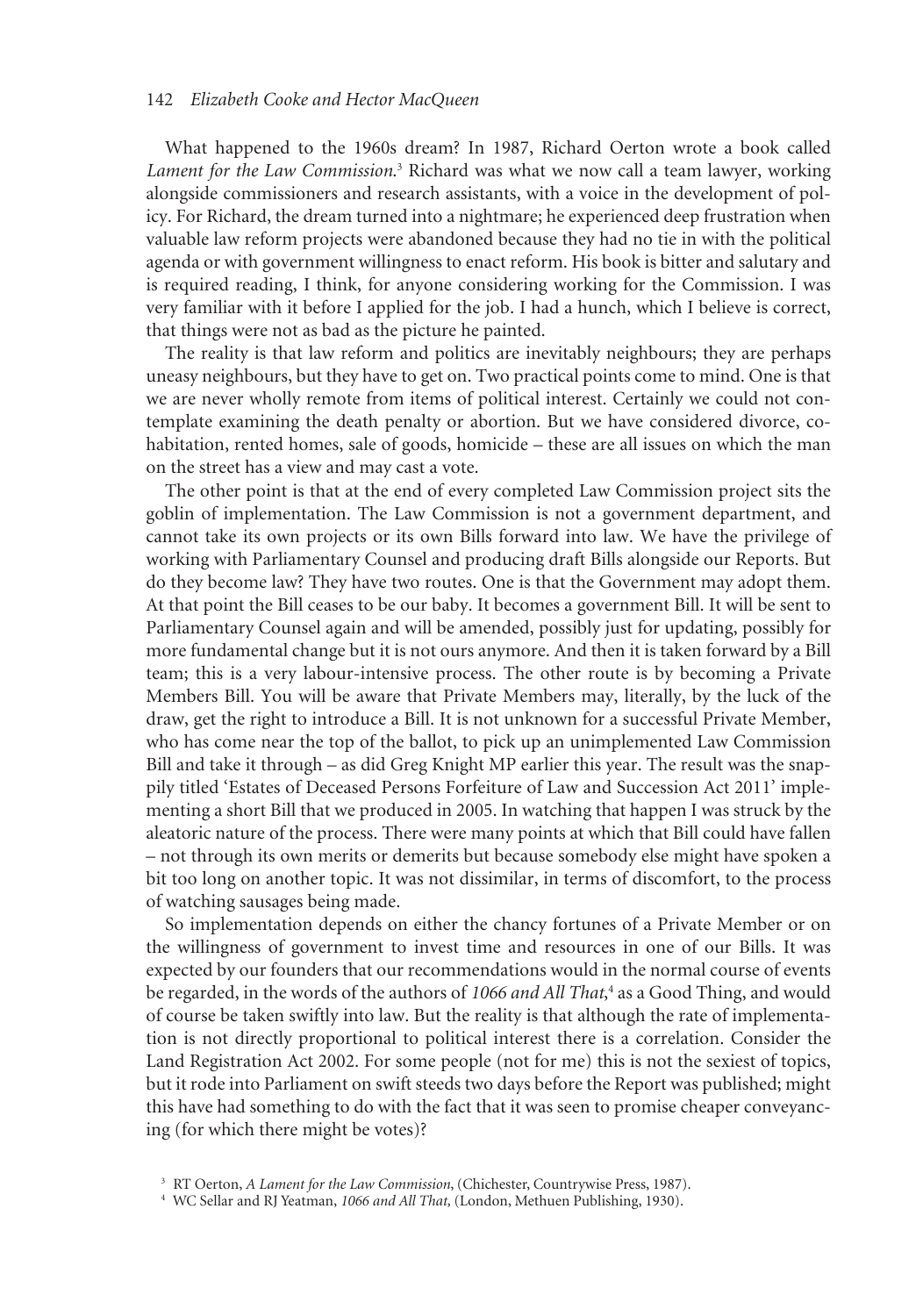Very recently we have seen two major new developments. One is the introduction of the Special Public Bill procedure for uncontroversial Law Commission Bills. Two Bills have gone through so far. One is the Perpetuities and Accumulations Act 2009 and the other is Third Parties (Rights Against Insurers) Act 2010. The procedure is initiated by the introduction of a bill in the House of Lords. It is a Government Bill, managed by a Government Bill team, but the magic of the procedure – and the reason why it opens a door into Parliament that might otherwise be closed – is that Second Reading takes place in Committee and in a Committee Room. It does not take time on the floor of the House. However, it is not a fast-track procedure. Second Reading takes as long as it would otherwise take; scrutiny in Second Reading Committee may even be more rigorous because the calm and rather intellectual atmosphere of a House of Lords Committee Room lends itself to expert probing of technical issues. The Bill must be a Law Commission Bill; but it is unlikely to be unamended from its original form. The perpetuities Bill was a case in point, since it was 10–years-old by the time of its introduction and needed considerable updating.5 It is not known how far the process of updating and adjustment can go before a Bill ceases to be a Law Commission Bill and so ceases to be eligible for the procedure. But certainly a Bill going through this procedure cannot be a vehicle for a piece of non-Law Commission policy, and it must be 'uncontroversial' – an undefined term. What does that mean? Does it mean that the Bill must be so boring that noone cares? Clearly not, perpetuities arouse passions. Does it mean there can be no amendments? Apparently not.<sup>6</sup> What is clear is that it must not be politically controversial. Support and opposition must not fall on party lines. So the new procedure is not a way to turn politics into law.

The other recent development is for England and Wales only. It is the new Protocol signed in 2010<sup>7</sup> regulating the relationship between government and the Commission in the adoption, execution and completion of our projects, and it is intended to put an end to the problem of unimplemented reports sitting on the shelf. It states that when the Commission takes on a project, there must be a government department expressing a serious intention to carry forward law reform in that area. At first blush that is music to the ears of the law reformer; but it is modern music which does not take the listener quite where he expected to go, because the corollary of that statement is that we *cannot* take on a project in which the relevant department is not able to express a commitment to reform.

A year ago we consulted on our Eleventh Programme of law reform, which has just begun.<sup>8</sup> Many of you made suggestions. Most of those suggestions could not be taken forward. They were all good but most fell at the first fence because they were not ones in which a department had an interest.

Many of you will be gestating law reform babies. If you wish to use a Law Commission midwife for those babies, it is worth thinking now, two years in advance, of the next consultation and how you are going to get a government department interested. That is something we should work on together. The Law Commission for England and Wales has never had a wholly free hand in setting its agenda because we have always had to have our programme approved by the Lord Chancellor. But certainly the Protocol changes things. We

<sup>5</sup> Law Commission, *The Rules Against Perpetuities and Excessive Accumulations* (Law Com No 251, 1998).

<sup>6</sup> As I write up this paper in March 2013, two further Acts have been passed by means of the procedure, of which the latest was the Trusts (Capital and Income) Act 2013. Two amendments were put forward in Second Reading Committee, both were voted upon and both were defeated.

<sup>&</sup>lt;sup>7</sup> http://lawcommission.justice.gov.uk/publications/940.htm.

<sup>8</sup> http://lawcommission.justice.gov.uk/docs/lc330\_eleventh\_programme.pdf.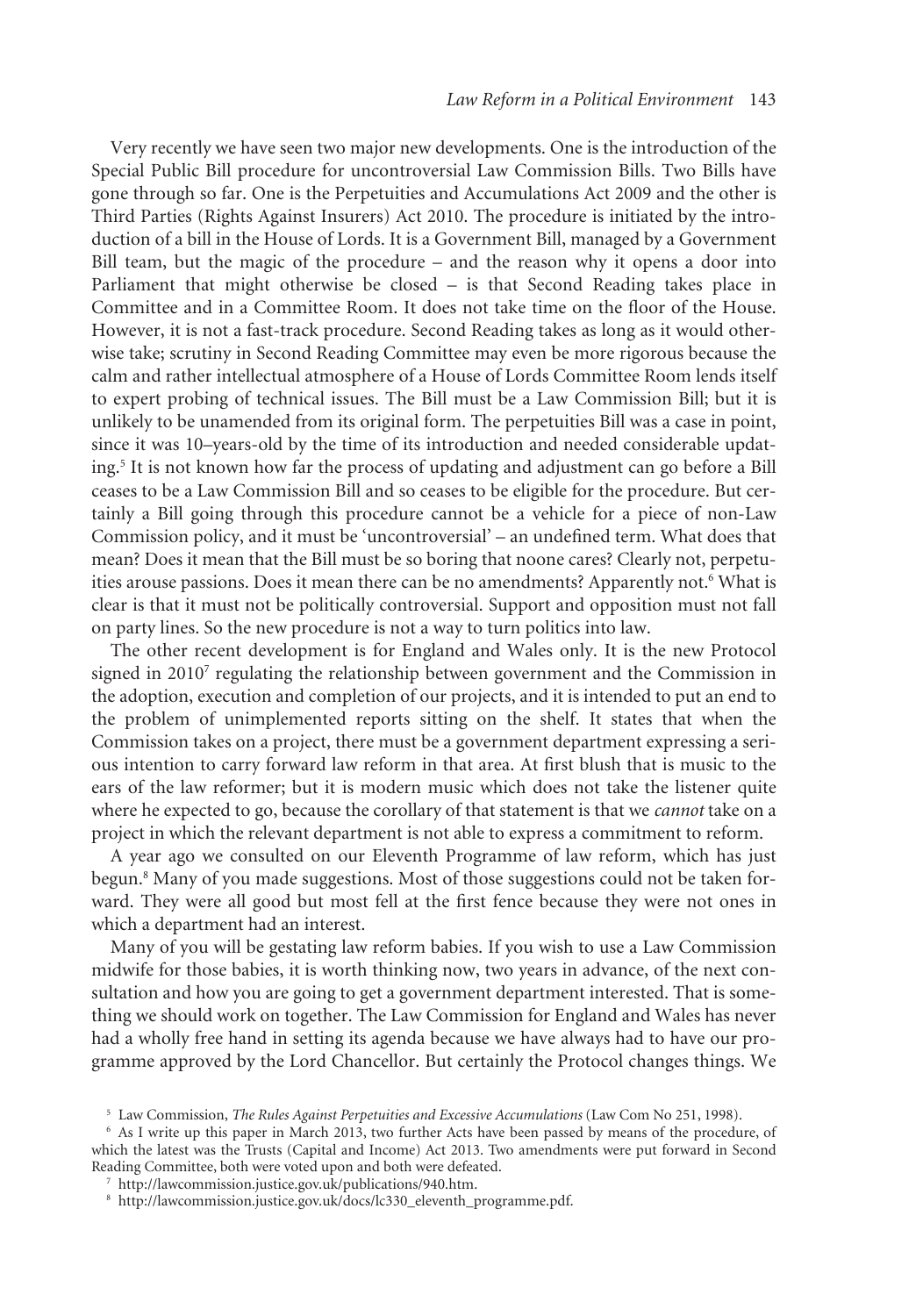### 144 *Elizabeth Cooke and Hector MacQueen*

retain and jealously guard the right to say 'no' to projects even if government wants us to do them. But the Protocol curtails our freedom to say 'yes' to suitable projects that we want to do, if government and the relevant department will not express an interest.

One of the effects that that will inevitably have is on the size and scale of our projects. In the past we have done very successful work on what we might call investment law reform; long term projects which take time to produce profound recommendations, which may well be implemented not immediately but later when there is time – the perpetuities work was a good example. But it is very hard to imagine a government department expressing interest and support in that sort of long term project. I and my team have just completed a report on Easements, Covenants and Profits à Prendre, again very close to my heart.<sup>9</sup> Work on that began in 2003, under my predecessor Stuart Bridge. It is very hard to imagine a project like that being taken on now.

So the new and closer link with government and its own reform priorities carries obvious risks for independent law reform. It does however open the door to new co-operation. We are starting the first batch of new projects under the Eleventh Programme; the experience of doing so in a context where a government department is interested and to some extent committed – not necessarily to our policy, but certainly to reform – is new and refreshing.

Three particular examples spring to mind. One is our project on Adult Social Care.10 It was not negotiated under the new Protocol, but it is the sort of project that the Protocol most readily facilitates. We worked on the legal organisation of the topic and reported in May 2011, while at the same time the Commission on Funding of Care and Support ('the Dilnot Commission') was looking at the truly central and political question of funding. That meant that instead of riding the lonely bicycle of aspiration we were riding a tandem, with a government department waiting to pick up both pieces of work, produce a Bill and take it through.<sup>11</sup> It meant we had to tread a very careful line, and you can look at the first few pages of our Report to see how we define what we could consider and what we could not.

The second example is a new project on the Electronic Communications Code – otherwise known as schedule 2 to the Telecommunications Act 1984. It is the legal means of getting electronic communications apparatus on to land in order to maintain and complete the networks on which we depend so closely for so many forms of communication. In 1984, of course, the internet barely existed and there were no mobile telephones; the original Code was designed for landline telephones and adapted by amendment in 2003 for the modern range of telecommunications providers. Its drafting has been criticised from the High Court bench,<sup>12</sup> and a fresh start is needed. But the interests involved – those of landowners and of telecommunications operators – are in some ways opposed. The Department for Culture, Media and Sport asked us to take on the project precisely because they needed an *independent* consultation; and because we offer independence and expertise they are funding a project.<sup>13</sup>

<sup>9</sup> Law Commission, *Easements, Covenants and Profits à Prendre* (Law Com No 327, 2011).

<sup>10</sup> As I write in 2013, this project is completed: Law Commission, *Adult Social Care* Law Com No 326, 2011).

<sup>12</sup> Geo Networks Ltd v The Bridgewater Canal Company Ltd [2010] EWHC 548 (Ch), [2010] 1 WLR 2576 [7] (Lewison J).

<sup>&</sup>lt;sup>11</sup> The Department of Health published the draft Care and Support Bill for pre-legislative scrutiny in July 2012. The Joint Committee on the Draft Care and Support Bill issued a report which recommended changes to the draft Bill and the next stage will be the introduction of the revised Bill into Parliament in autumn 2013. The Social

<sup>&</sup>lt;sup>13</sup> See now Law Commission, *Electronic Communications Code* (Law Com No 336, 2013).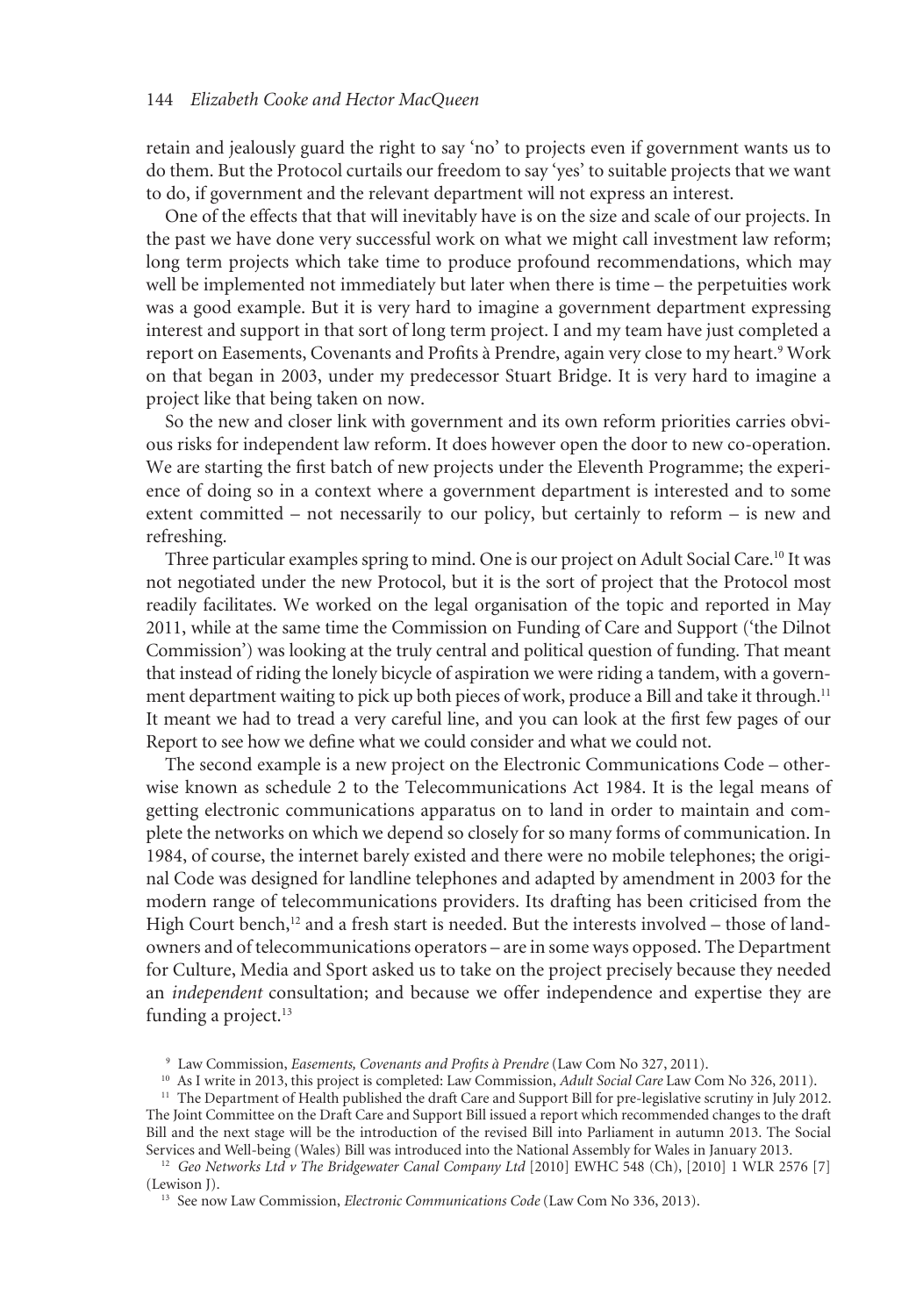The third example of corporate endeavour takes us back to the Parliamentary process. One of the costly aspects of a Bill is the work required of the Bill team that takes it through Parliament. The next candidate for the special procedure is the Trusts (Capital and Income) Bill, appended to our 2009 Report *Capital and Income Trusts Classification and Apportionment*, 14 affectionately known as 'Citcat'. Work is going on quietly behind the scenes to get ready for introduction – it is much more work than I thought it would be. The Bill team is composed not of several Ministry lawyers and policy officials, as would formerly have been the case, but one Ministry official and the Law Commission project team. That would have been beyond the imagination of our founders but it is a very efficient way of using the team's expertise.

We do not 'turn politics into law' at the Law Commission. But we do have an ambivalent relationship with politics and the politicians. That relationship has been facilitated through the new Parliamentary procedure, and redefined by the protocol which brings us a little closer to politics, makes our dependence on the political process a little more explicit, bringing risks and bringing potential.

The Law Commissions need you as our academic partners and we are immensely grateful for all you do, some of you very generously work with us directly by talking to us when we are doing projects. Many of you provide the research upon which we draw, many of you propose new projects. We are very grateful for that work and we bring these developments to your attention in order to give you a better idea of our relationship with the political process of what we can't do and what we can do. Thank you.

#### II HECTOR MACQUEEN'S ADDRESS

Thank you, Lizzie, for that very helpful conspectus. I certainly learned one or two things that I wasn't quite aware of before. When we come to the Scottish Law Commission, much of what Lizzie has been talking about applies but not the Protocol with which she finished, unless we are working together on joint projects.15 However, things are moving on in Scotland as well.

I should however first stress that whilst the Scottish Parliament and the Scottish Government are, as it were, our main customers from the point of view of translating what we propose into legislation, we too are part of the UK structure (at least for the moment), and the Westminster Parliament's doings are of considerable interest to us. One of the things on which we at the Scottish Law Commission work is those parts of Scots law which under the devolution settlement remain reserved to the exclusive legislative competence of Westminster. That is actually a complete nightmare of a dividing line. One can draw very crude overall pictures, to the effect that Scots private law is devolved, while 'single market' commercial, consumer and employment law are reserved. But what is the difference between Scots private law, for example contract, the area in which I am much involved at the moment, and commercial law? One of the examples we have run into recently was a Report on what we call Unincorporated Associations - clubs and so on.<sup>16</sup> We realised only

<sup>&</sup>lt;sup>14</sup> Law Commission, *Capital and Income Trusts Classification and Apportionment* (Law Com No 315, 2009).

<sup>&</sup>lt;sup>15</sup> An example is the Advice to the Department of Business, Innovation and Skills on Unfair Terms in Consumer Contracts, commissioned by the Department and published in March 2013. This is expected to be implemented in the so-called 'Consumer Bill of Rights'.

<sup>16</sup> Scottish Law Commission, *Report on Unincorporated Associations* (Scot Law Com No 217, 2009). All the Commission's publications are available at www.scotlawcom.gov.uk/publications/.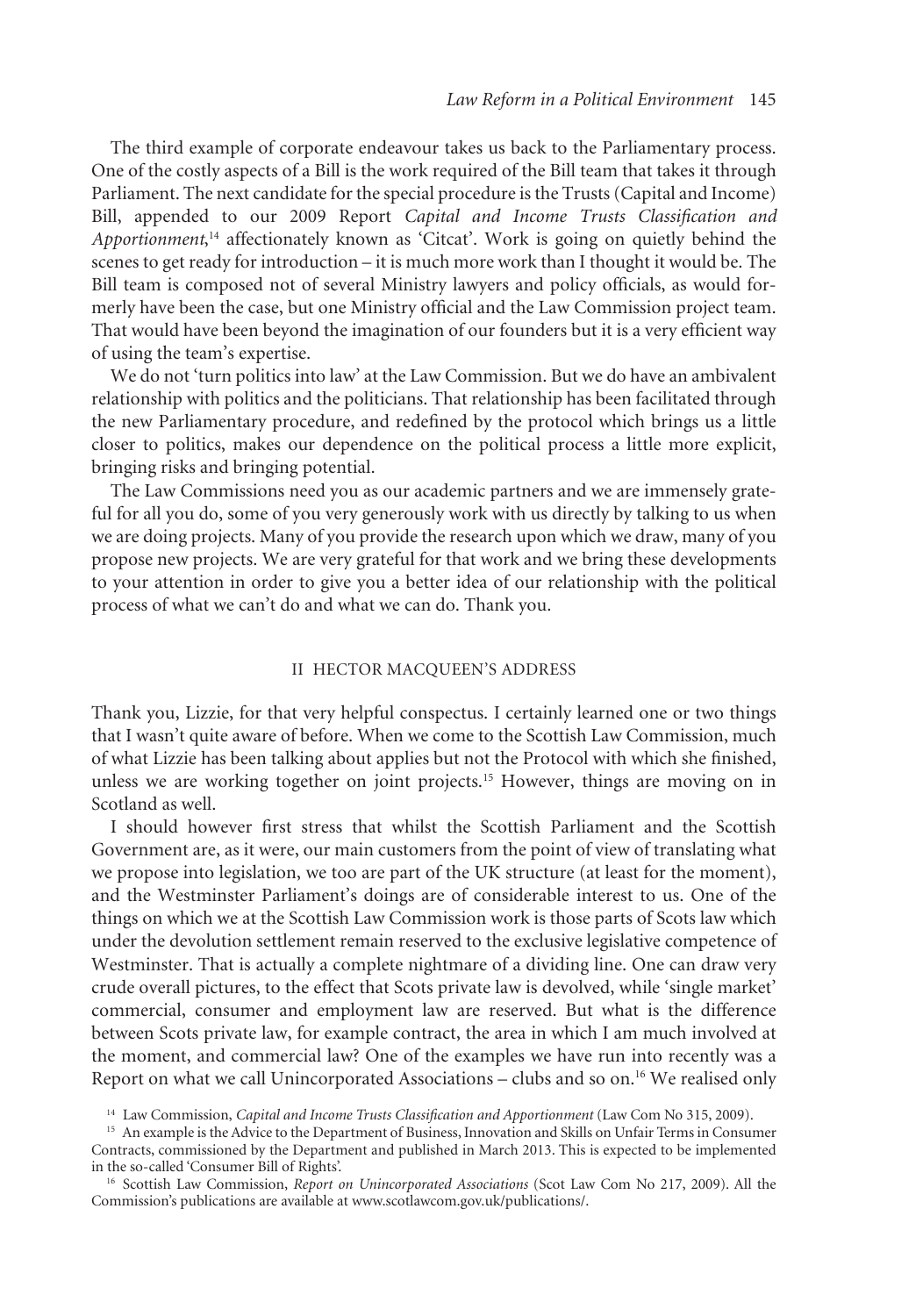quite late that, although this is very much a classic area of Scots private law quite distinct in content from its English counterpart, it is a reserved area under the Scotland Act 1998 and so can only be implemented at Westminster.17 The present law is very unsatisfactory – if the members of such associations realised the liability risks they run as a result, they would if sensible immediately disband themselves. But such organisations are of considerable significance, I think it is fair to say, for a wide variety of activities in the third or voluntary sector and, of course, by implication, for the 'Big Society' idea so dear to the heart of the Prime Minister. I am afraid we have made slightly shameless use of that idea in promoting the implementation of the draft Bill attached to our Report in the Westminster Parliament through the Special Public Bill procedure that Lizzie described in her remarks. Somewhere in the pipeline, probably after the Bills that Lizzie was talking about, will be a Bill applying entirely to Scotland. That will most likely be our Unincorporated Associations Report Bill where we are currently trying to persuade the Advocate General for Scotland and the Scotland Office that no controversy is likely to derail our Bill on this matter. So, having used politics in the sense of attaching our project to the Big Society agenda, we are now trying to say that actually it is not really political at all.<sup>18</sup>

The basic point is that Law Commissions exist to reform the law through legislation. In Scotland, however, we are not necessarily as tied to the Law Commissions' success being entirely measured in the actual legislation emerging from it because we can see that our material has impact on the courts, sometimes explicitly by reference in judicial decisions. From time to time, a law reform project has explicitly concluded that development is best left to the courts. Law Commission reports are quite frequently referred to in the Scottish courts as part of the background material to help in the understanding of legislation resulting from those Reports. The key really is the achievement of law reform, and the process is not necessarily entirely by means of legislation.

Be that as it may, a law reform body which makes proposals for law reform, which then lie unimplemented by the legislature, is, I think, probably rightly to be described as a failing law reform body. So in Scotland we have noticed with interest the Law Commissions Act of 2009 and we have been in quite significant discussions for some years now with the Scottish Government about achieving better implementation rates for our proposals that fall within the legislative competence of the Scottish Parliament. We are in the relatively fortunate position, possibly, that the SNP Government has an absolute majority in a Scottish Parliament allowing it to pursue its policies with an expectation of success that it did not have in its 2007–11 incarnation as a minority government. I cannot stress enough how remarkable the present situation is: the electoral system for the Scottish Parliament was designed to produce coalition governments, the politics of which make the achievement of any legislation necessarily more complex, whether or not its content is political in the

<sup>&</sup>lt;sup>17</sup> Scotland Act 1998 sch 5 Head C1.

<sup>&</sup>lt;sup>18</sup> In the event the public consultation by the Scotland Office on the subject in 2012 extended beyond unincorporated associations to include another more recent Report by the Scottish Law Commission on the prosecution of dissolved partnerships (Scottish Law Commission, *The Criminal Liability of Partnerships* (Scot Law Com No 224, 2011)). The consultation showed a small number of unresolved issues of detail with unincorporated associations, but none with prosecuting dissolved partnerships, see: www.gov.uk/government/consultations/ reforming-the-law-on-scottish-unincorporated-associations-and-criminal-liability-of-scottish-partnerships. As a result, the Partnerships (Prosecution) (Scotland) Bill was laid before the Westminster Parliament on 1 December 2012, the first purely Scottish Bill to be brought forward in this way. The Bill made unamended progress towards the statute book and received the Royal Assent on 25 April 2013: see: http://services.parliament.uk/bills/2012-13/ partnershipsprosecutionscotland.html.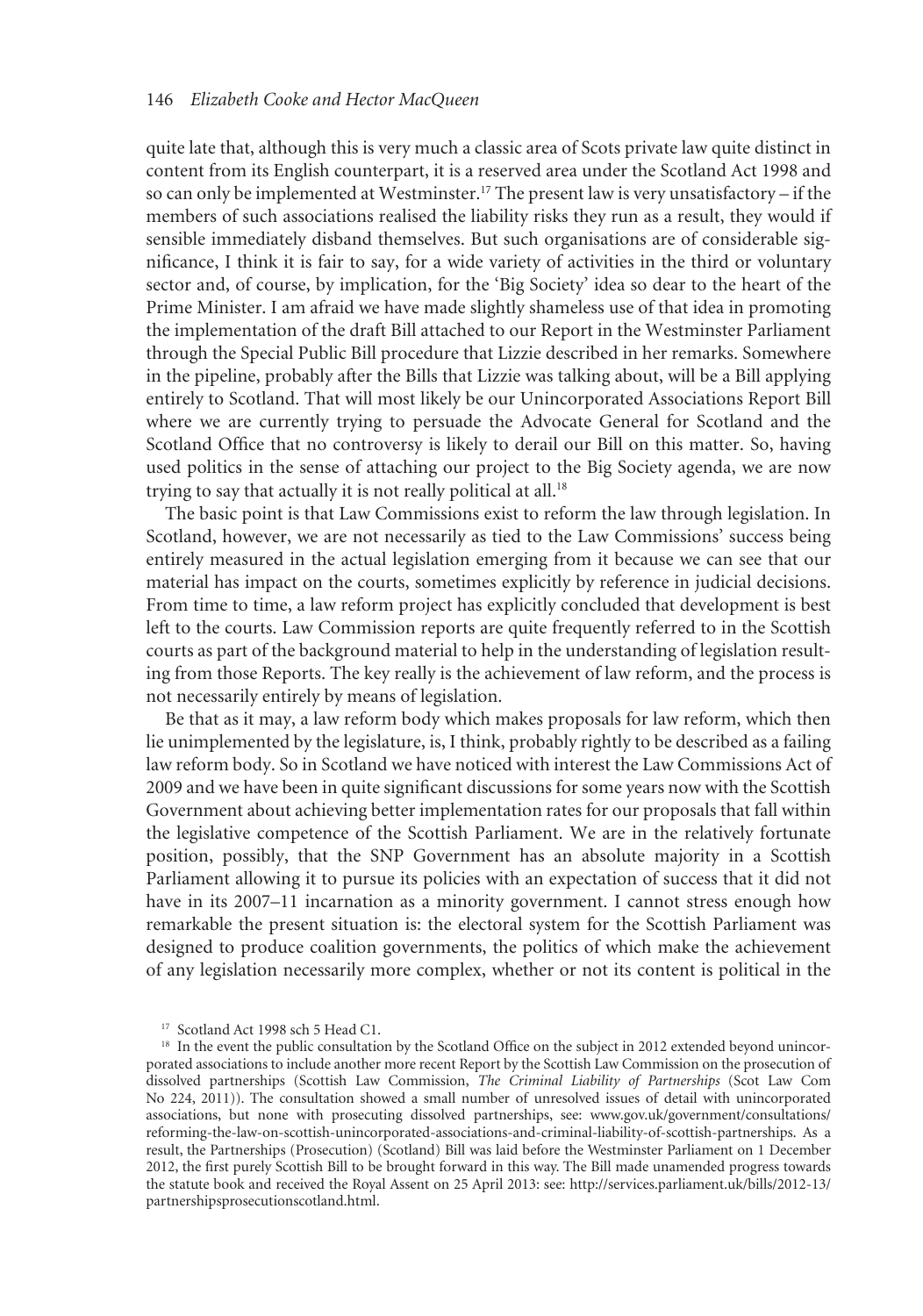sense of dividing parties from each other. The SNP Government has achieved its present pre-eminence, it is generally thought amongst other key factors, on the basis that it was managerially competent in its first term of office, keeping Scotland ticking over in general through their four years in power in a way that had not been so apparent with their coalition predecessors from 1999 to 2007. The SNP is now extremely keen to play on this perception, not least for what it might in due course entail in the coming debates on the possibility of Scottish independence. Further, not only does it have the obvious advantage of its overall majority, it also has a five rather than a four-year term. The normal Scottish Parliament term is four years, but for various reasons to do with the fixing of the date of the next UK General Election in 2015, we are going to have a Scottish Parliament running until May 2016. So the SNP Government has been given an opportunity, unparalleled in the admittedly very short history of Scottish devolution, to really achieve things, to do things that it thinks it wants to do.

What has emerged in the process since May 2011, apart of course from the pursuit of the SNP's primary goal of Scottish independence, is that it wants to do law reform. Law reform, that is, not in the general sense that any legislation reforms the law in some way, but in the very specific Law Commissions sense that Lizzie has described, ie non-political, but the sort of stuff that will help to shape Scottish civil society and enable, as one of my fellow Commissioners put it, the plumbing of the legal system to be kept in good order.<sup>19</sup>

This law reform objective has been carried forward in discussion with us although what this means so far is that the relevant civil servants turn up for meetings, we talk a lot about what is possible, and they then walk away and deliberate further on what can be done. The Scottish Parliament is involved as well, since the creation of a specific procedure akin to that at Westminster may be needed, and that would involve one of the Parliament's committees assuming a new responsibility. We are still currently awaiting an outcome, although we do have some idea of where our projects (and, indeed, more recent unimplemented Reports) stand in the current legislative queue. Although there is no annual Queen's Speech in the Scottish Parliament, the First Minister announces every September what the legislative programme for the coming year is going to be, and there is an ongoing (and regularly revised) list inside the Scottish Government associated with that. In addition, legislation not passed during the year does not thereby fall. It will only do so if it is not passed at the end of the five-year period now underway. So Bills can run for quite a long time, although that should also remind us of one of Lizzie's points which applies as much in the Scottish as in the UK context, Bills are resource-intensive in the Civil Service.

In sum, what we have in Scotland at the moment is a law reform element in the programme for the five-year period of this present Scottish Parliament under its majority SNP Government. The content of what it is looking for in that law reform package is more or less precisely what Lizzie was describing as coming under the special procedure at Westminster: Bills that are essentially politically non-controversial, while also likely to attract significant extra-Parliamentary support (eg from the legal profession or the business sector), and that can accordingly be time-managed very clearly, with a schedule set down in advance that is likely to be kept.<sup>20</sup> This will not be a 'fast track', any more than the Westminster procedure is,

<sup>&</sup>lt;sup>19</sup> See text accompanying n 21 below.

<sup>20</sup> Candidates in our current projects include Scottish Law Commission, *Report on Execution in Counterpart* (Scot Law Com No 231, April 2013) and Scottish Law Commission, *Report on Judicial Factors* (Scot Law Com No 233, August 2013).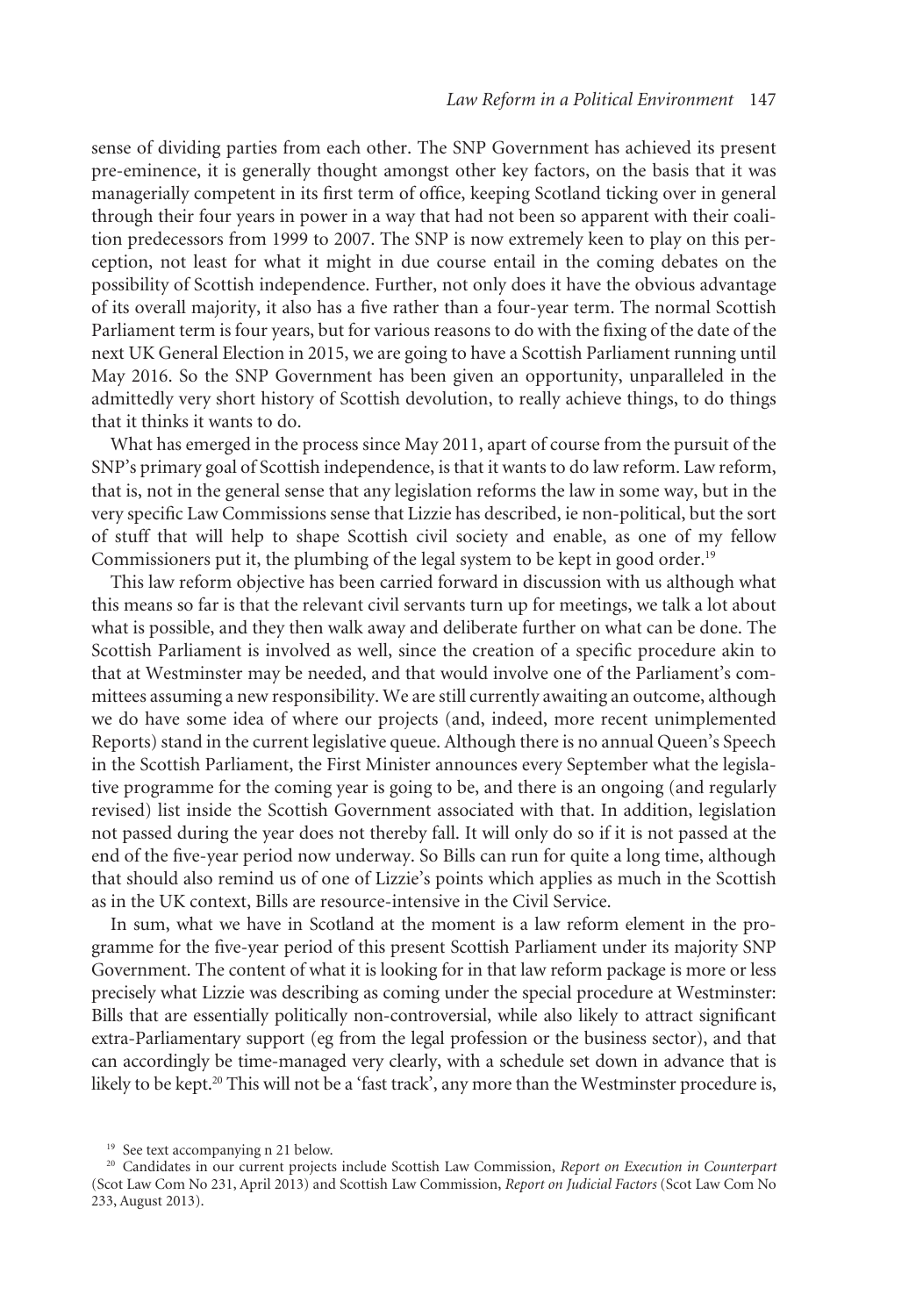### 148 *Elizabeth Cooke and Hector MacQueen*

as Lizzie explained; but it should allow for better implementation rates of Law Commission Reports than have been previously achieved.<sup>21</sup>

The plumbing metaphor already mentioned for law reform actually appears in the opening paragraph of our Report on Land Registration published in 2011.<sup>22</sup> That Report has been very successful and we are going to have a Land Registration Bill very shortly.23 One of the things that I learned more or less straightaway when I came on to the Commission in September 2009 was the vital necessity in one's law reform projects and proposals to think about and articulate what good this would do for Scottish society, particularly in relation to economic activity. Talk of land registration as part of the country's legal plumbing played into this as well as the SNP Government's self-image of managerial competence. So Law Commission Reports can, to adapt Sir Henry Thring's famous dictum that Bills are designed to pass as razors are to sell, $24$  be written to catch the prevailing wind in government.

I came into the Commission with the notion of doing a review of contract law preeminent in my thinking; but that that would happen was not a given. It was a gamble, if you like, that I took when I accepted the appointment because what I had to do first was to share in the formulation of our Eighth Programme of Law Reform.25 Lizzie has described exactly how that process works. The Scottish Law Commission is free to propose, but government disposes and it has the power to refuse our proposals.<sup>26</sup> This is not yet a matter of our doing only what government has said it is interested in implementing (ie what Lizzie has described for our English colleagues as arising through the 2010 Protocol). But in proposing a review of general contract law I had first to give my colleagues some explanation of why that was a good idea when I couldn't in all fairness point to popular outcry and rebellions across the country, demand from the legal profession, or even perhaps to particular problems in the courts or decisions that were going manifestly wrong in either law or policy terms. But the idea which ultimately appealed to the Scottish Government in accepting the contract law proposal was that a health check would be useful. Contract law is of importance to a thriving economy, as the legal basis upon which it will operate. There was merit therefore in having a look at the law of contract to see whether there are rules or factors in the Scots law – and this was perhaps a bit of play to an SNP Government – that were pushing business people, when otherwise they were operating in a Scottish context, to choose another legal system as their contract's governing law. One mentioned English law in particular in this context, of course, to get the SNP Justice Secretary's hackles rising. But

<sup>21</sup> The Scottish Parliament decided on 28 May 2013 to accept recommendations for changes to its Standing Orders to allow Commission Bills where the need for reform is widely agreed, but no major or contentious political or financial issues arise, to be referred to the Subordinate Legislation Committee, which is accordingly to be re-named the Committee the Delegated Powers and Law Reform Committee. See the Official Report for 28 May 2013 (www.scottish.parliament.uk/parliamentarybusiness/28862.aspx?r=8173&mode=pdf), cols 20374–79.<br><sup>22</sup> Scottish Law Commission, *Report on Land Registration* (Scot Law Com No 222, 2010).

<sup>23</sup> See now the Land Registration etc (Scotland) Act 2012.<br><sup>24</sup> Found quoted in Lord Rodger of Earlsferry, *The Form and Language of Legislation* (Holdsworth Club, University of Birmingham, 1998) 17, reprinted in this volume, ch 4 above, p 65. Lord Rodger's observations on the preparation and progress of legislation, written mostly from the perspective gained as a Scottish Law Officer, frequently chime with my own as a Law Commissioner. See also on the parallel experience within the recodification project of the Louisiana Law Institute, S Herman, 'Civil Recodification in an Anglophone Mixed Jurisdiction: A Bricoleur's Playbook' (2012) 58 *Loyala Law Review* 487–558.

<sup>26</sup> Government may, and often has done so, refer issues to the Scottish Law Commission for review – see eg the criminal law reference following the World's End murders trial in 2007 and resulting in three reports on Crown appeals, double jeopardy, and similar factual evidence between 2009 and 2012. The Commission may refuse the reference but does not generally do so. The Reports on Crown appeals and double jeopardy have both been implemented in legislation.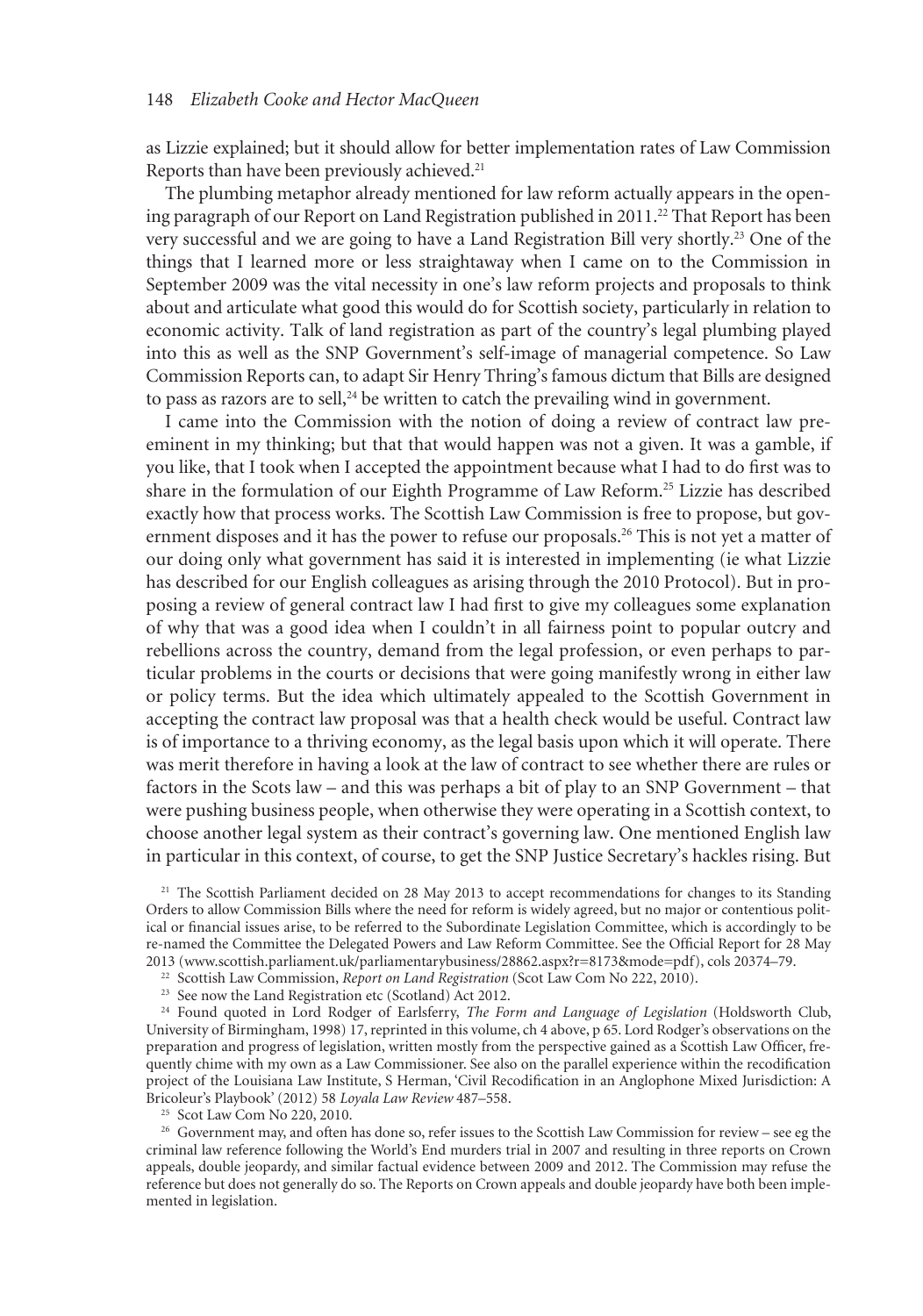there were other points. The context in which the proposal was framed in the programme was to look at the law in a European and modernising context. That is in fact the primary purpose of the project, but it was rather important to set it out for the Government in a way that would attract its interest and, in the end, its support, albeit without any commitment to legislate on whatever might emerge.<sup>27</sup> Support was forthcoming and we are now embarked upon the project. It will form part of the law reform programme already mentioned,

The one other thing that I would like to mention in this is just to clarify one or two elements in procedure. One is consultation. Both Commissions do a lot of consultation in formulating the discussion paper or consultation paper that is the first public manifestation of a law reform project, and obviously the paper itself then stimulates further responses which are taken into account at the Report and draft Bill stage. What we are increasingly finding is that it is actually vital, not just to put out your discussion or consultation paper, receive your comments back, and then proceed thereafter without thought of further consultation. We have to do more consultation because quite often what comes out of the initial round of responses to a paper is actually contradictory or perhaps unclear in certain respects; or there is silence from potential consultees whom you would wish to have heard. So we are engaging in more active consultation of our own initiative at all stages of our projects.

But one of the aspects of the law reform programme under discussion at the moment in Scotland is the question of whether the Scottish Government will take over the proposals and draft Bills that we have made. Should the Government then engage in a further process of consultation? They have always done that up until now, so that there is a potential for duplication. My wife is a civil servant and has engaged in consultations on Law Commission proposals, and what she says to me (and I can well believe it) is that the Scottish Government finds things that the Scottish Law Commission never uncovered in its consultation. So a contradiction sometimes emerges between the two processes: possibly because the two bodies are reaching different audiences, or perhaps because consultees are more alert when the Scottish Government is consulting since they realise that action is now quite likely. Now part of the law reform package of ascertaining whether Law Commission Bills are indeed uncontroversial, unlikely to attract significant opposition on their way through the Parliamentary process, and indeed widely supported by relevant stakeholders, is this process of consultation. What I suspect is going to happen is that the Law Commissions are going to be engaging in yet more consultation than is already the case as part of the process of trying to find out what the support for and opposition to particular proposals may be. The success we had with the Land Registration project mentioned earlier was because the Commissioner in charge worked with the stakeholder constituency – the conveyancers, the Land Registry people themselves, the civil servants who are backing all that – and took them with him all the way in the development of the proposals that eventually appeared in the report.<sup>28</sup> So the end result was an extremely short government consultation in the summer of 2011 which was extremely uncontroversial because everyone was already on board.

I think this is the way forward for the Law Commission, in this new world where government actually wants to be seen to be implementing these reports. Why otherwise would

<sup>27</sup> Eighth Programme of Law Reform, paras 2.16–2.21.

<sup>&</sup>lt;sup>28</sup> We have tried to follow this example in the project on execution in counterpart as well as publishing a draft Bill on the Commission website and inviting (and receiving) comment. We also shared later drafts privately with interested practitioners.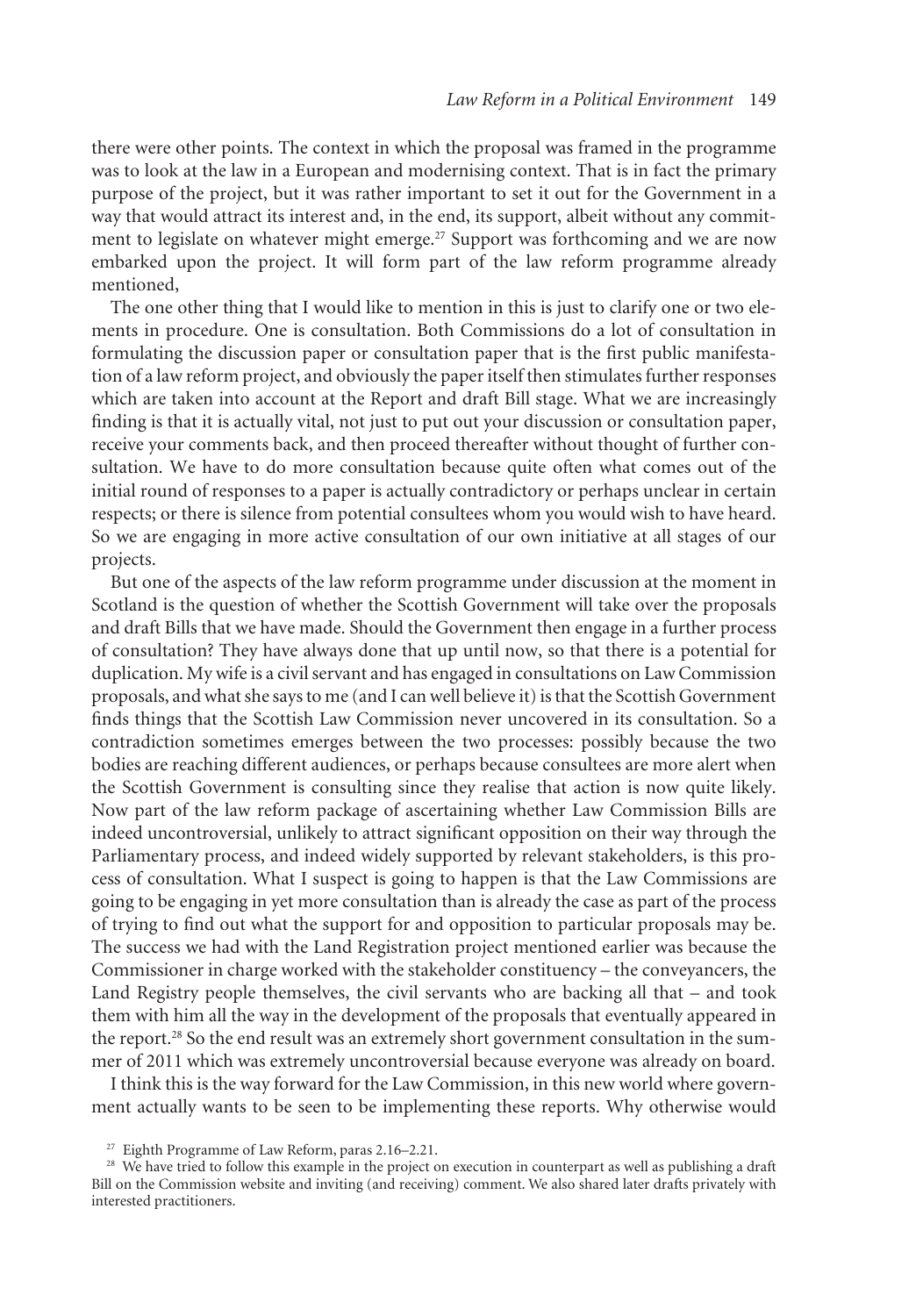you fund a Law Commission? And perhaps the final point to make is the overall context of this is cuts in government expenditure.

 We are seeing huge cuts in government expenditure and not only in the Civil Service. The Scottish Law Commission itself is facing up to a very deep cut over the next two or three years. It is trying to make the best use of the resources that remain available. What that is doing at the moment, I think, is drawing the Law Commission and Government closer together. The interesting question, indeed the political question, which arises from this, is that is it going to be a good thing in the end? Is this going to compromise the independence which has been the hallmark of what the Law Commission has done up until this time?

Thank you.

#### III QUESTIONS

**(Q1)** This is really directed to the Law Commissioners. I am wondering if you have become aware of any directed lobby activity in the consultation process? Obviously that is possible, obviously it is not wrong per se and obviously it is potentially – well it would raise some questions. So are you aware of it happening and if you are, or if you are not, what is your opinion upon it?

(A1) (Elizabeth Cooke (EJC)) I am just wondering what lobbying means. People do talk to us; we do a very longitudinal consultation process so we talk to people as much as we can before we publish a consultation paper. Then, when we have got responses we talk to people again after that because, as Hector says, there may be contradictory responses and indeed lack of consensus.

There is lobbying in the sense that sometimes an organisation responds and then lots of individuals write in to express their agreement; that is one reason why it is very important that consultation responses are weighed and not counted – it is not a voting process, nor is it a statistically significant representation of public opinion.

(Hector MacQueen (HMacQ)) The only other comment I would like to make is when you are in the process of formulating your programme you are particularly open to lobby groups and I was fascinated by that when I arrived in a Commission already in the middle of the process of formulating that programme.

**(Q2)** A question about the relationship between the Law Commission and the courts – the judiciary. Not so much in the sense of providing material to help with statutory interpretation when reports are implemented, but when they either have not been implemented or are yet to be. Particularly in the Supreme Court in the House of Lords in areas under Professor Cooke's expertise (although I don't want to put her on the spot), there has been a dispute amongst their Lordships and Justices over whether it is appropriate to pre-empt an area that has been considered by the Law Commission. And then equally the Government, and sometimes the Law Commission, has given a reason for not recommending reform or pressing ahead with reform, the courts have got on with it and seem to be dealing with it. Sometimes because it has been 10 years since the Law Commission reported. So do Law Commissioners view their reports as being material for the judges as well as Parliament and what do judges make of Law Commission reports that haven't been implemented?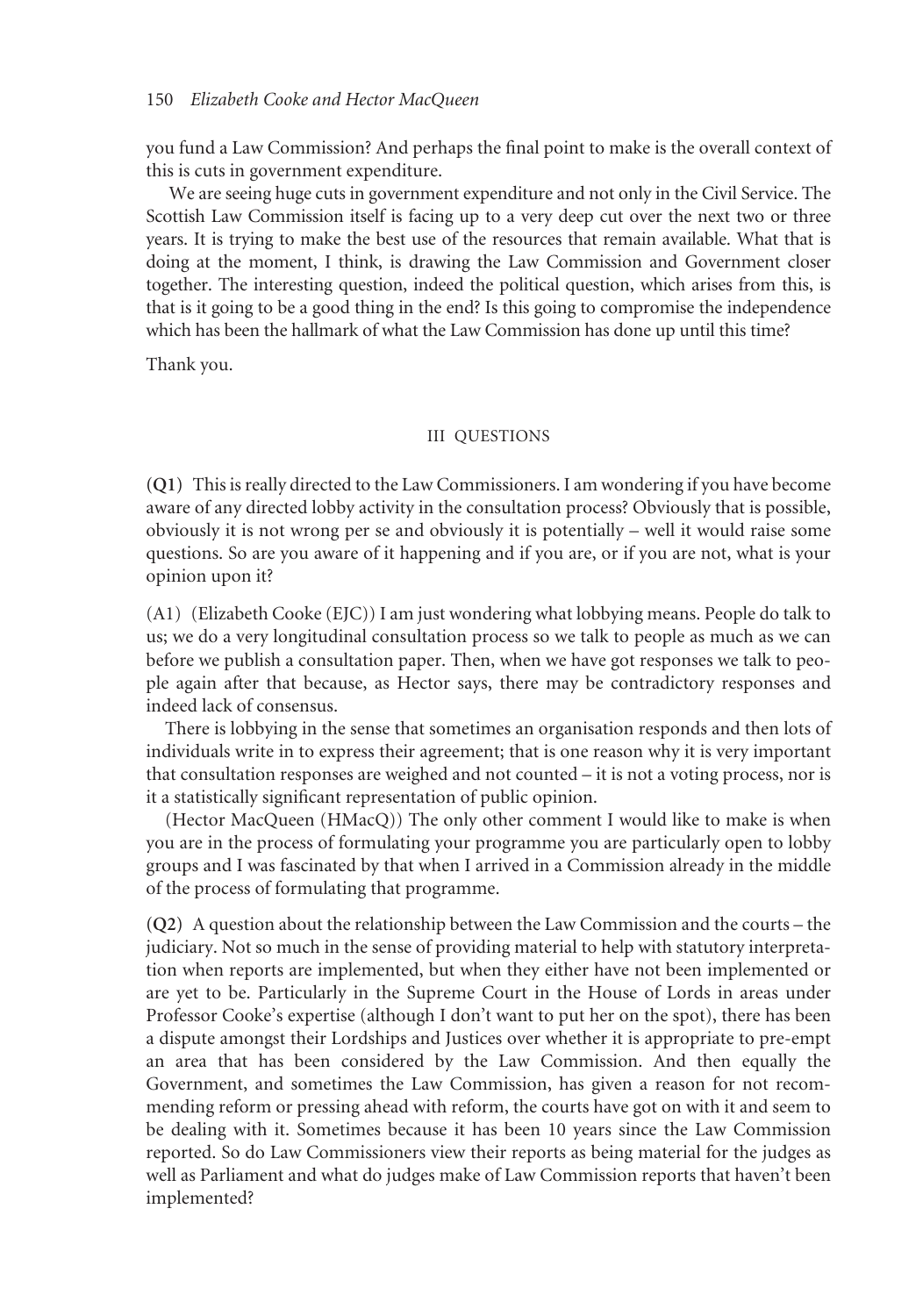(A2) (HMacQ) Yes, perhaps I should start. One of the key points about Scotland and the Scottish legal system is that it is a very small community and everybody knows everybody else. And yes, you can be writing bits that are aimed as much at the courts as at the legislators. The judges are consultees, of course, but quite often it is an informal sort of thing. What you are looking to do is to provide what one of my Edinburgh University colleagues once described as 'pabulum' for the courts.<sup>29</sup> I had to look the word 'pabulum' up – it is basically foodstuff. Perhaps more specifically it is fodder for the Bar arguing before the court, drawing counsel's attention to various ways of approaching or structuring the existing material. There was a bit in our recent discussion paper on Interpretation of Contract where I tried to draw the threads of a whole string of unreported cases together in a way I knew practitioners would love. There were seven bullet points, each with authority attached to it, most of it unreported.<sup>30</sup> This has been picked up, not least in the lower courts.<sup>31</sup> The rest of it, I am afraid, less so.32 But the statement of what I think the current law is, in that listed form, was quite deliberately intended to get into circulation, as it were, a reasonably authoritative statement of what the position is at the moment.

(EJC) That is another difference between Scotland and England: we are not supposed to use Latin! I agree that there is a judgement call sometimes to be made as to whether we should recommend legislation on a point or should recommend that the courts should take a particular approach. The problem with taking the latter option is that it depends upon the right case getting to the right level of the court system in order to produce an authoritative precedent. So it is quite a difficult one. We did take that approach in our report on illegality.<sup>33</sup> We are aware that we are indeed producing fodder for the courts, but fodder that they can choose whether or not to eat.

**(Q3)** This is directed to the Law Commissioners. You didn't really touch on this, but it is essential to what you do, which is when you say you look into the present law, and you make proposals, for the preferable direction for the law, indicating that there is a choice. I want to press you on how you make the choice. I know Roy Goode and I, and perhaps some others here, are involved in the American Law Institute. Although the American Law Institute is known for restating the law, quite often what we do in the Institute is actually try to find what the better solution to an area of law is. The question I want to press you on is that when the Americans are looking across their 51 jurisdictions, the 50 states and the federal jurisdiction, for what might be the best rule, these are really the only catchment areas. There is no serious attempt to look outside to the rest of the common law world, and certainly not to European Union jurisdictions. That might be embedded somewhere in the reporters' notes, an interesting sideline about what other people do, but it is not really the meat of the comparative study. Now in your work, obviously the rhetoric would be in some quarters when you are looking for the best rule, you should also be looking at, say, your partner's law and European Union law. But to what degree do you actually do that?

(A3) (HMacQ) Well I think I can answer that fairly confidently, quite extensively. Contract law is specifically a review in the light of the Draft Common Frame of Reference

<sup>29</sup> WA Wilson, 'Knowing the Law and Other Things' (1982) *Juridical Review* 259, 260.

<sup>&</sup>lt;sup>30</sup> Discussion Paper No 147 on Interpretation of Contract (2011) para 5.13.

<sup>&</sup>lt;sup>31</sup> See eg *Scotia Homes (South) Ltd v McLean*, Kirkcaldy Sheriff Court, 30 November 2012, accessible at www.<br>scotcourts.gov.uk/opinions/A216\_10\_.html.

<sup>&</sup>lt;sup>32</sup> This has been apparent in the diverse consultation responses.<br><sup>33</sup> Law Commission, *The Illegality Defence* (Law Com No 320, 2010).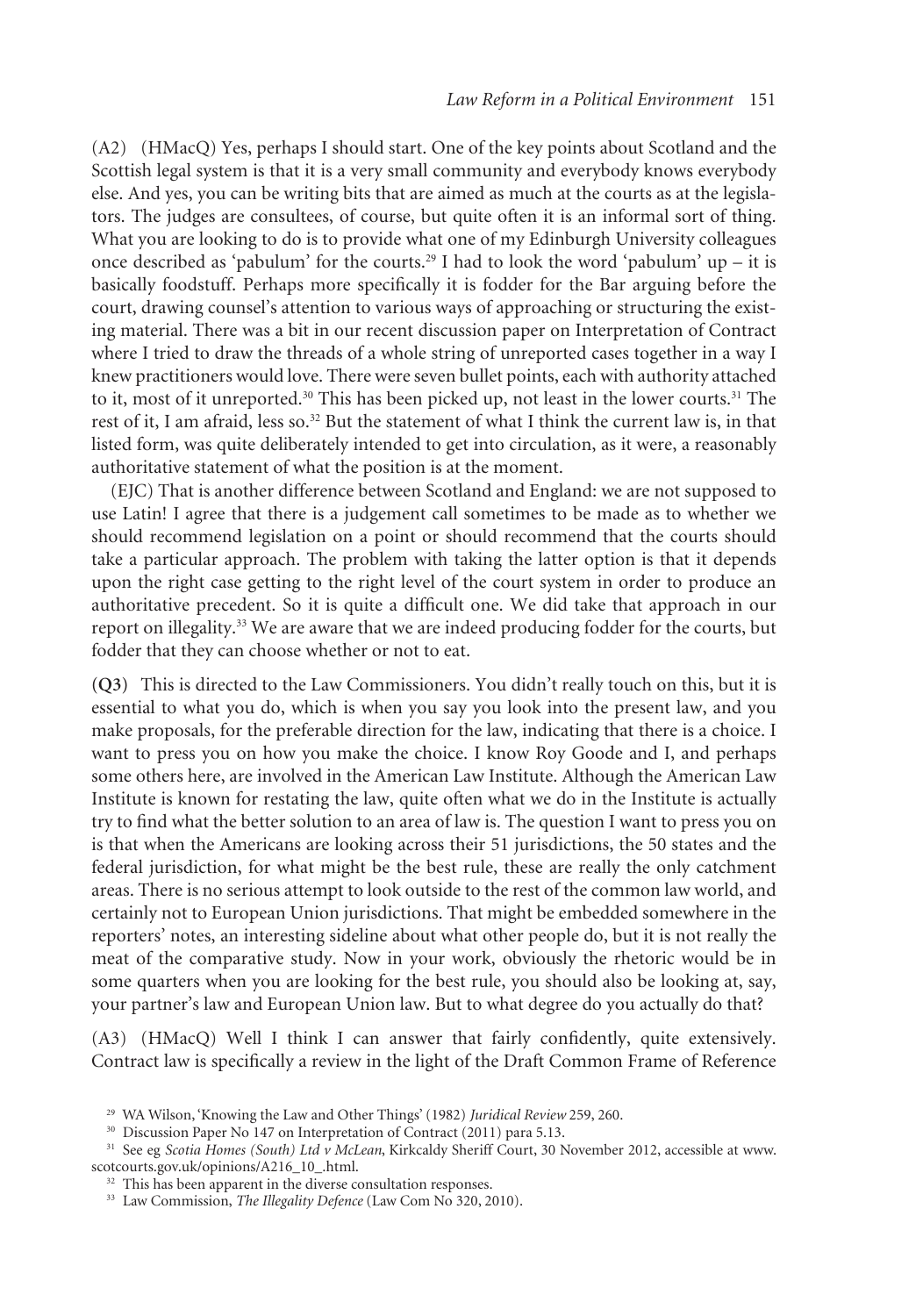#### 152 *Elizabeth Cooke and Hector MacQueen*

on the basis that that is an attempt to state best rules of contract law for the European Union. Now you may agree or disagree. That is part of the discussions that we are having, that we explicitly used that as our point of departure and we have observed where our law differs from it. We also of course take close account of English law. We have to because that is our nearest neighbour and obviously our largest comparator. In trust law we are looking at the moment at all the trust law jurisdictions, including not only England but also the Channel Islands and places altogether outside Europe, to see what ideas they have that we could usefully deploy. This is because a justification for the Trust project is that the Scottish financial sector, a very significant economic player, is very interested in further developing Scotland as a trusts jurisdiction. There are limits to this, obviously, because Scotland does not have the power to vary the taxation rules relevant to trusts. But the SNP Government is of course lobbying like anything for more such powers. In land registration we looked at the German system in particular. We looked at others but the German system was the one that particularly took the eye. So we do use comparative law a great deal in the Scottish Law Commission because again it inevitably follows from being a small legal system. We have to look outside for our ideas.

(EJC) I would like to answer the question on two levels. One is a question about sources; a Law Commission project would be sadly lacking if it didn't take proper account of the relevant comparative materials. Scotland is a civil law jurisdiction and therefore, particularly in areas like land law and family law, more akin to the European systems. Those are areas where English lawyers would more naturally look to the common law world than to the European world. My colleagues doing commercial and contract law would look to Europe.

So the quick answer to what you are saying is, of course we do as much comparative law as we can in the context of time and resources. We will be publishing a report on intestacy in December 2011 where we have done a lot of work on 'conduit theory' (which is about wicked stepmothers) – an area developed particularly in the USA but not so far looked at very much by English lawyers.<sup>34</sup>

The deeper question, to which I do not know the answer, is how we decide what to recommend. We can recommend what people want; we can recommend what works; but how do we decide the big issues of principle? To take a really practical and workmanlike group of projects: we have just started work on the Electronic Communications Code, and we are going to be working on Rights to Light; both of those raise deep questions about the relationship between my land and other people's rights, to which there is no one right answer. But there is a big issue there that has to be answered in order to decide what the law is going to be, and I do not think there is any one answer to how we decide that. If we were politicians we might find that our answer was dictated by our politics, but we are not.

(HMacQ) Just one further thought on this. From the Government's point of view, the Law Commission is a useful sounding board for alternative possibilities and in the end the Law Commission may have to decide between them. In this, you have to persuade your four fellow Commissioners to take the line that you personally think is indeed the right answer. They have all got to sign up to it. So there may well be compromise concealed within the bland assurances of the report that this is the way to go forward. But actually the key point is that you have canvassed the different issues as far as you can. That is apparently what the

<sup>34</sup> Law Commission, *Intestacy and Family Provision Claims on Death* (Law Com No 331, 2011) see also E Cooke, 'Wives, Widows and Wicked Step-Mothers: A Brief Examination of Spousal Entitlement on Intestacy' [2009] *Child and Family Law Quarterly* 423.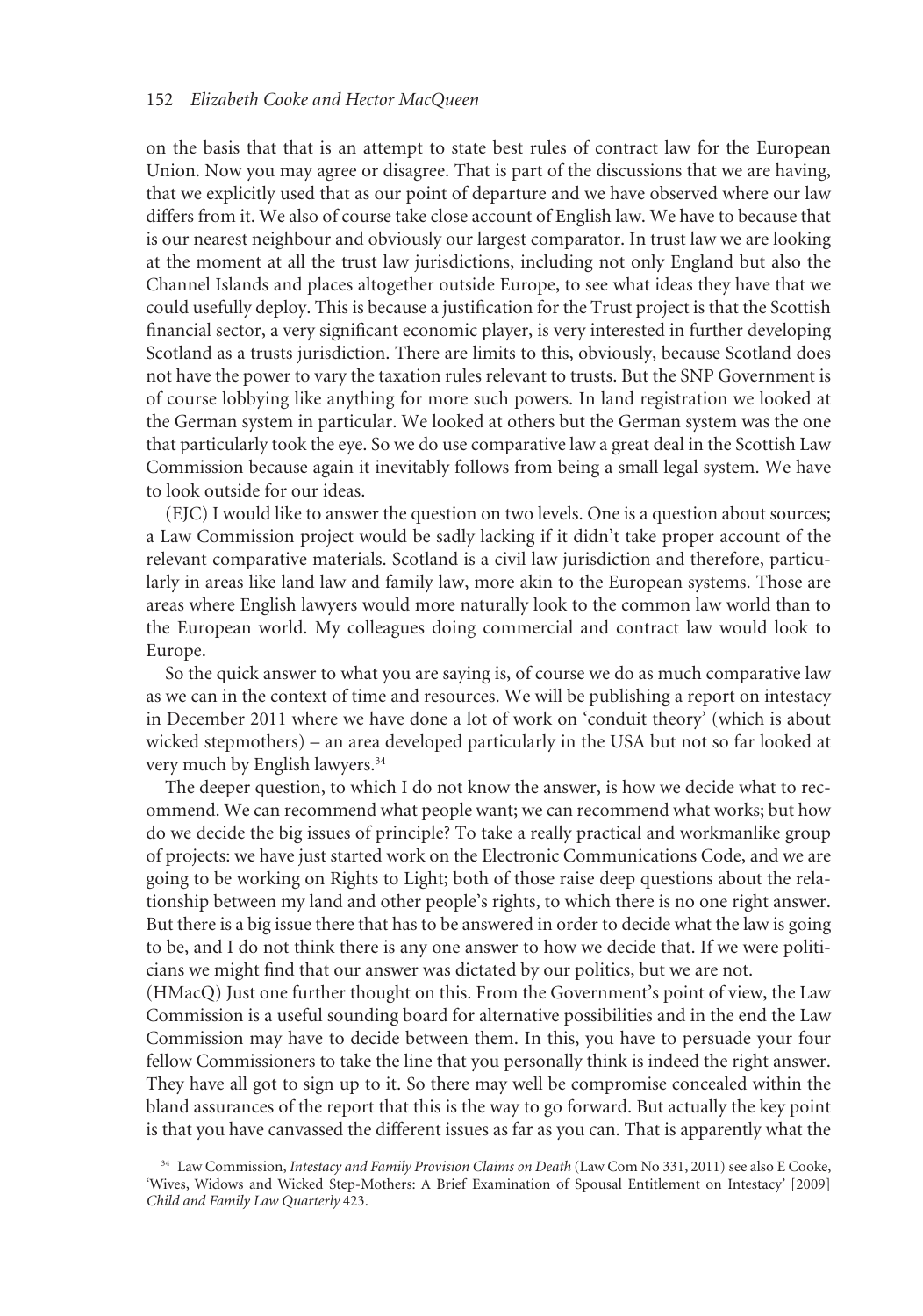civil servants particularly appreciate in our papers and reports. It also helps them to decide whether this is, in my language, a law reform Bill, in Lizzie's language a Protocol Bill, or is it something that is going to have to run the political gamut. The example that is current in Scotland is a Succession Bill where we have the question of legal rights for spouses, cohabitants and children that cannot be willed away by a testator. Can you disinherit the children? Should you be allowed to do so, and if so, to what extent? We have come up with a specific set of proposals. I understand that a lot of people disagree with it. In the end there is no escape from that question; it is a social and political question. That Bill will not go into the law reform process I have tried to describe; but it is obviously a Bill that should be there. The law of succession, especially intestate succession, is in desperate need of modernisation for modern social conditions but it is going to be up to the politicians, using our thinking, one hopes, as a basis for decision-making in a rational fashion, to come up with the final answer.

**(Q4)** Mine is a question about audience, and to some extent looks to both groups of persons on stage. For my part I am quite sad that there will be in some sense a limit under the new Protocol. A number of major reforms of criminal law have happened because for instance the draft criminal code at the end of the 1980s was picked up by the courts. I am not entirely sure that I believe that legislation is the only way for the Law Commission to make a serious impact.

(EJC) So far as the English Law Commission is concerned, perhaps a very important reason for having academic Law Commissioners is that we are more conscious of the wider audience than perhaps practitioners are. 'Facing the Future' was the Law Commission's report on divorce reform.35 It hasn't been implemented (or rather it has, but the statute hasn't been brought into force)<sup>36</sup> but we are still teaching it. It is still absolutely essential to thinking on grounds for divorce on how things should be. Law reform is a bigger process than the enactment of statutes; statutory implementation is often the best way forward, but if that fails the work is not wasted.

(HMacQ) The only thing I would add is that the way I have described it recently to friends, partly because I had experience in such bodies before I became a Commissioner, is that the Scottish Law Commission has a capacity to act as a think tank about law in Scotland, and what it says can have a wide influence on a whole variety of different ways on what happens in the legal system thereafter. So as I think I said in my presentation, legislation isn't everything, although it is the most important.

**(Q5)** The Government has introduced a regulatory reform regime which is designed, I think, to reduce regulation and has in fact succeeded in creating a massive bureaucracy which is designed to make it even harder to get ratification of an international convention than it is to put a camel through the eye of a needle. I am just wondering whether the Law Commission has some dispensation from this process which generally speaking requires not only that there has to be a good number of people supporting the project or even, as in the case of the Convention I am thinking of, almost the whole of the industry affected, but there has also got to be an economic impact assessment. There has got to be a quantitative assessment which shows exactly what benefits will ensue, what the costs will be and so on. The whole process is a nightmare. One would like to think that since you work on the

<sup>35</sup> Law Commission, *Facing the Future: A Discussion Paper on the Ground for Divorce* (Law Com No 170, 1988).

<sup>&</sup>lt;sup>36</sup> Family Law Act 1996, Part II.